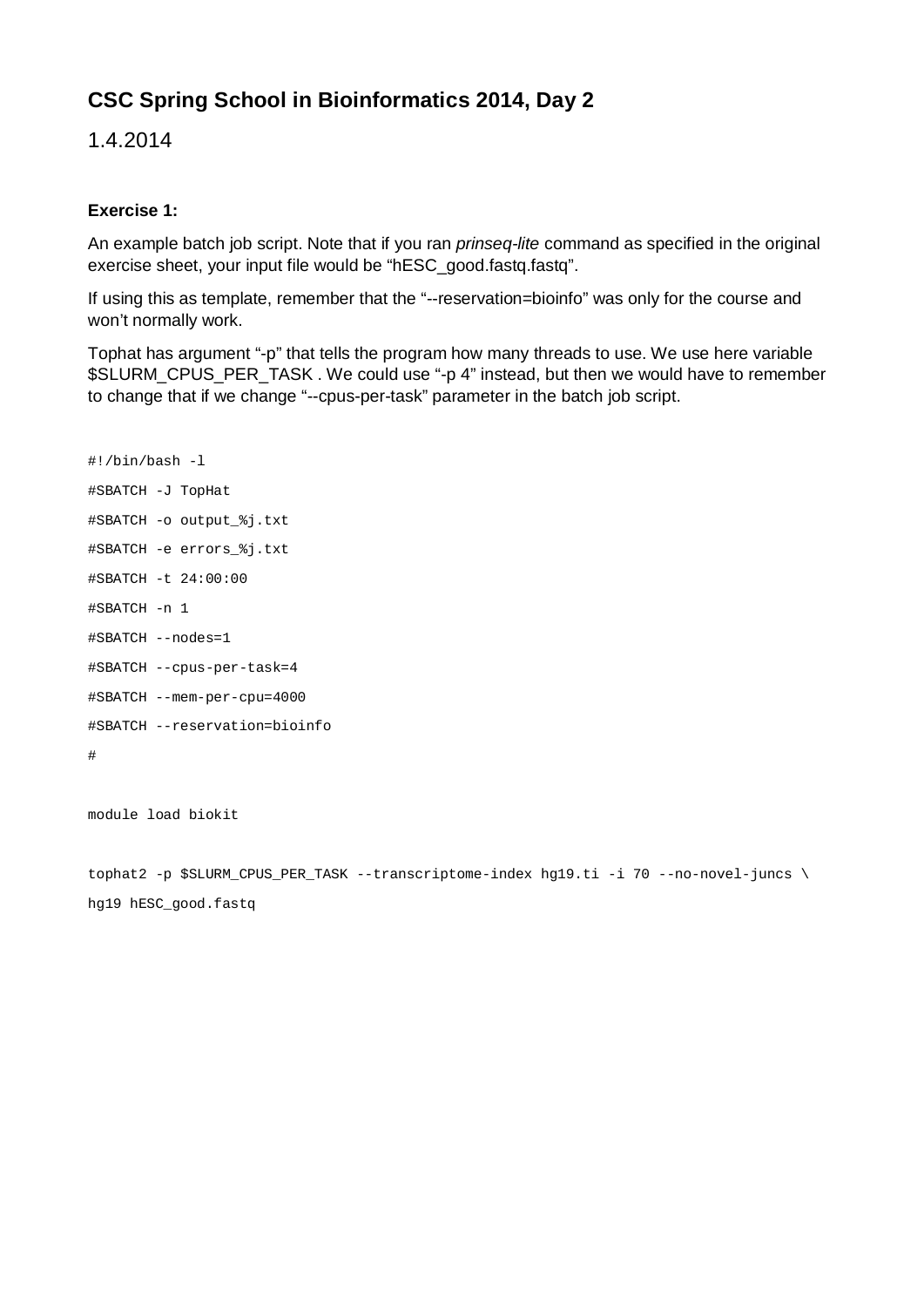#### **Exercise 2**

An example batch job script for an array job.

```
#!/bin/bash -l
#SBATCH -J TopHat
#SBATCH -o output_%j.txt
#SBATCH -e errors_%j.txt
#SBATCH -t 24:00:00
#SBATCH -n 1
#SBATCH --nodes=1
#SBATCH --cpus-per-task=4
#SBATCH --mem-per-cpu=4000
#SBATCH --reservation=bioinfo
#SBATCH --array=1-10
#
```

```
mkdir job_"$SLURM_ARRAY_TASK_ID"
cp sample_"$SLURM_ARRAY_TASK_ID".fastq job_"$SLURM_ARRAY_TASK_ID"
cd job_"$SLURM_ARRAY_TASK_ID"
prinseq-lite.pl -trim_qual_right 20 -fastq sample_"$SLURRM_ARRAY_TASK_ID".fastq \
-out_good sample_"$SLURM_ARRAY_TASK_ID"_good
```

```
tophat2 -p $SLURM_CPUS_PER_TASK --transcriptome-index ../hg19.ti -i 70 \
--no-novel-juncs ../hg19 sample_"$SLURM_ARRAY_TASK_ID"_good.fastq
```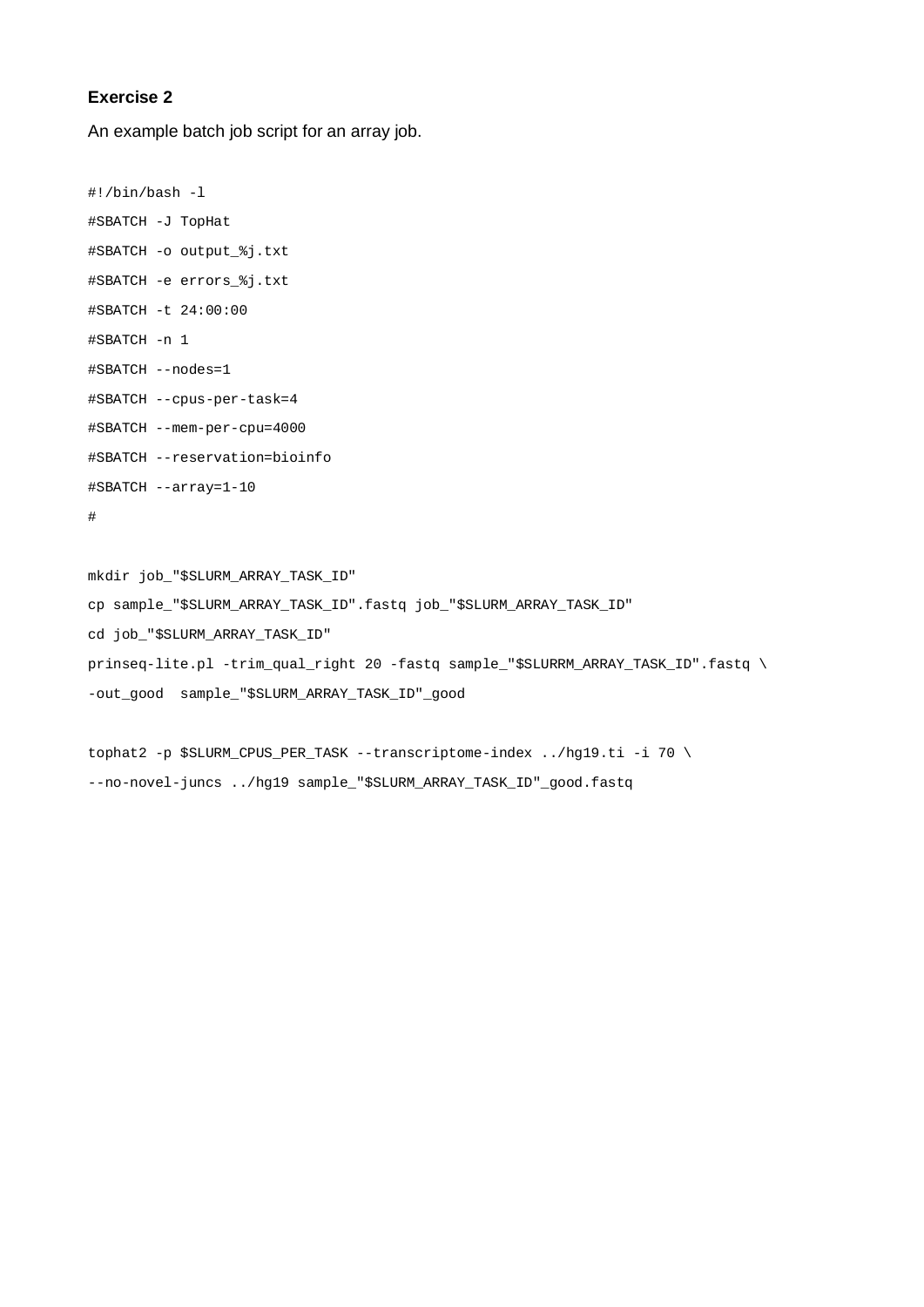#### **Exercise 3, extra task 1**

There are many ways to solve this problem. I chose to make two temporary files: one with all the accession numbers from the original fasta file and the other with accession numbers for the sequences that found a hit.

```
awk '{print $1}' pb_blast_results | grep -v "#" | sort |uniq > found.list
grep ">" R.fasta | awk '{print $1}'|cut -c 2- > all.list
```
You could then use *grep*:

grep -w -v -f hits.list all.list

We specify –w = whole word matches only, -v = print those lines that do NOT match and  $-f =$ inputs are files. (See grep man pages for details.)

Another solution is to use *diff* (see diff man pages for details):

```
diff hits.list all.list |grep ">" |awk '{print $2}'
```
#### **Exercise 3, extra task 2**

Here is a one-liner that does steps 1-6:

```
grep -v "#" hsa.gff3 | grep -v "miRNA_primary_transcript" | cut -c 4- | \backslashcut -d ";" -f 1 | sed s/ID=/'gene id "'/ | awk '{print $0"\""}' | sort \
-k1n,1 -k4n,4 > hsa.edited
```
Again, there are many ways to do this. Here I chose to *awk*, *sed* and *cut* to demonstrate their use.

For step 7 you could do:

grep -w "^2" hsa.edited > hsa\_chr2

" $N''$  = beginning of line, so " $N^2$ " searches for lines starting with 2. Again, we use the –w parameter so we only get lines for chromosome 2 and not also those for 20, 21 etc.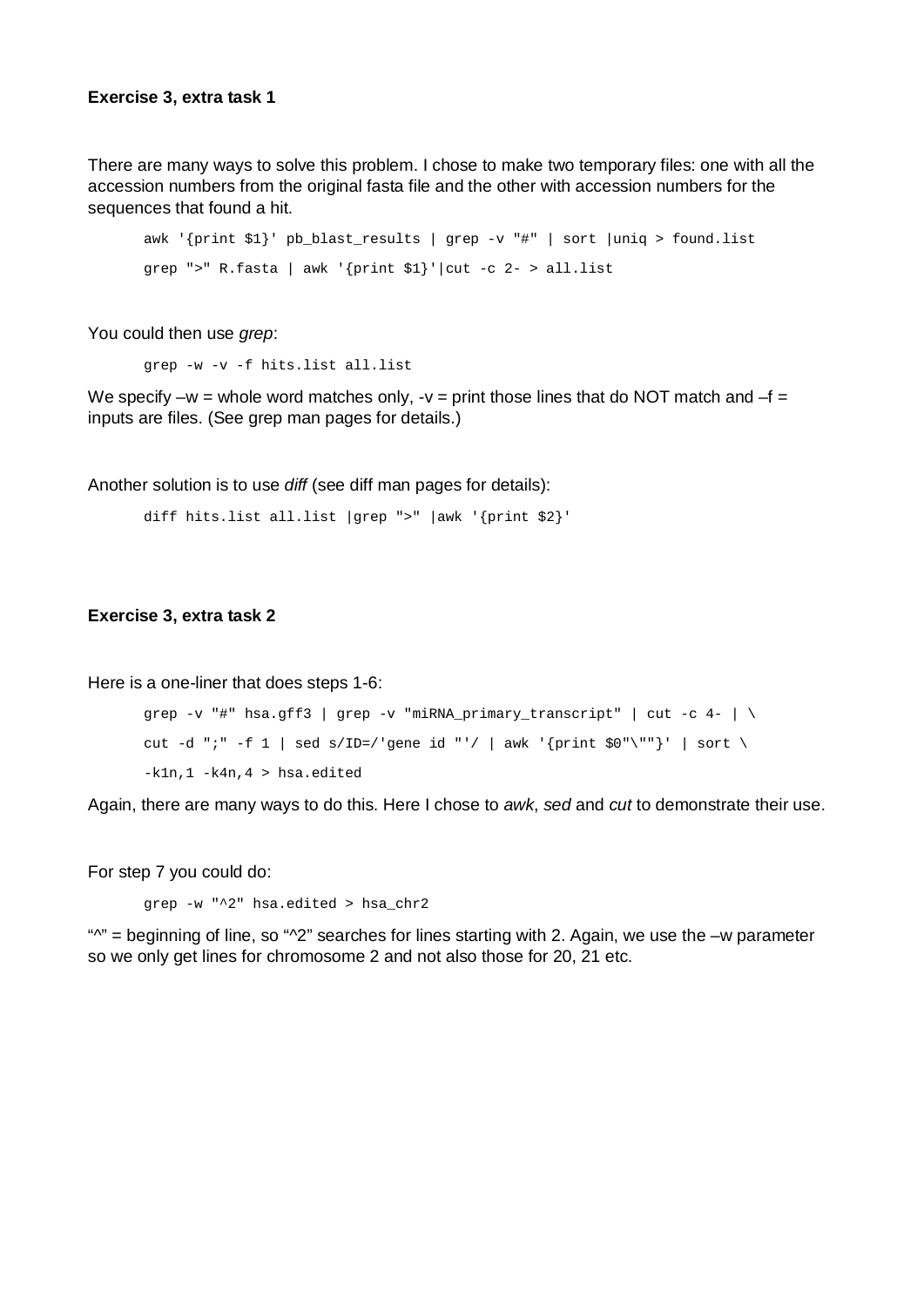## **Exercise 4**

Again, many ways of doing this. I chose to use *while loops*.

## Sample script:

```
#!/bin/bash
x=7y=1while [ $y -le 10 ] ; do
        echo $(( $y * $x ))
         let y=y+1
done
```
# **Extra task 1**

## Here we used the variable \$1 to get the command line argument.

#### Sample script

```
#!/bin/bash
x=$1
y=1while [ $y -le 10 ] ; do
         echo $(( $y * $x ))
        let y=y+1
```
done